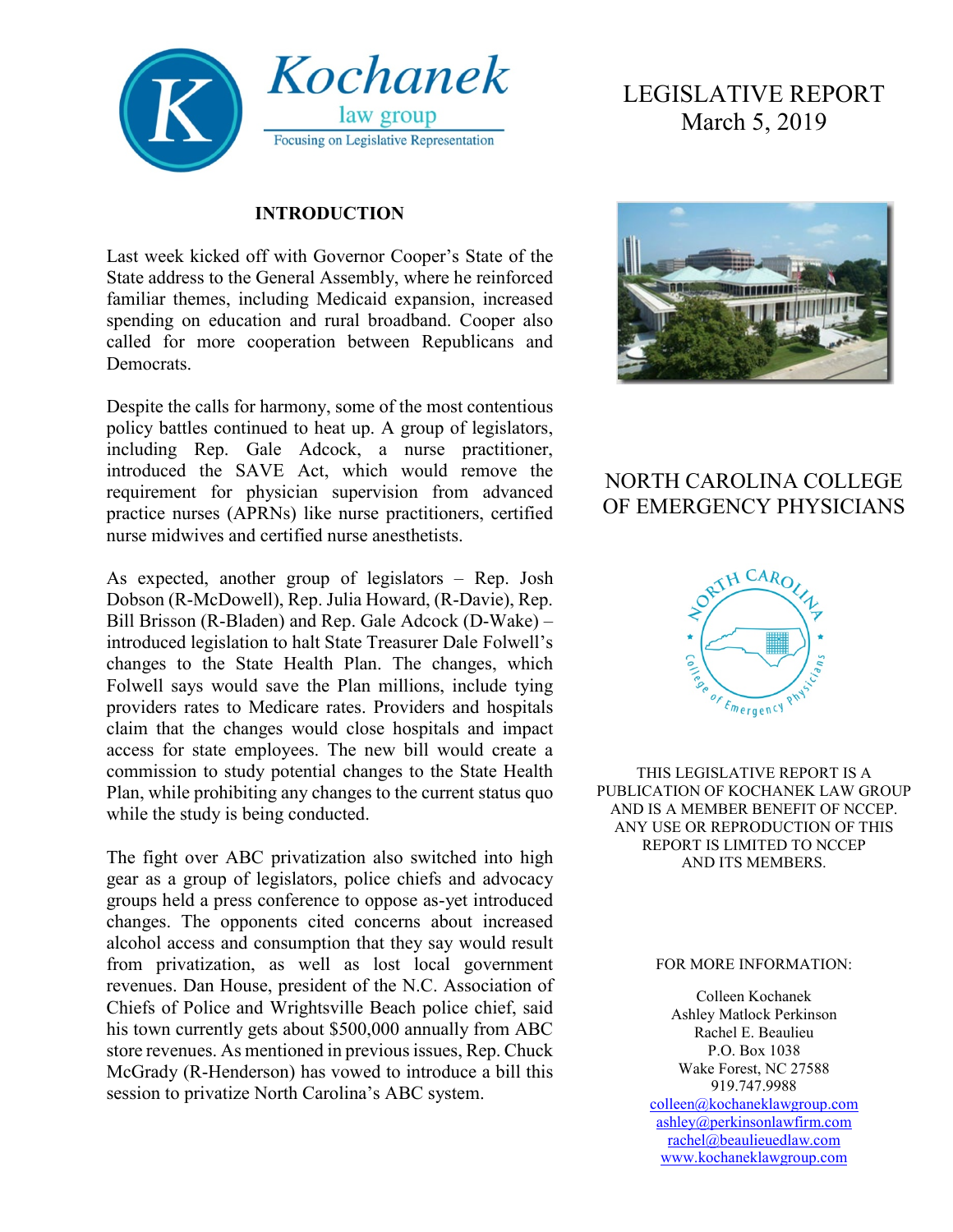On the Medicaid front, the Department of Health and Human Services (DHHS) gave an update on major legislative initiatives to the Joint Appropriations Committee on Health and Human Services. The [presentation](https://www.ncleg.gov/documentsites/committees/JointAppropriationsHHS/2019%20Session/02-26-2019/DHHS%20Budget%20Item%20Update%202017-19.pdf) focused on major policy goals, including Medicaid transformation, ways to attack the opioid crisis and the new Early Childhood Action Plan. The plan got a high-profile kick-off on Wednesday when researchers, policymakers, philanthropists, and early childhood leaders joined Governor Cooper, Governor Hunt and Secretary Cohen in Raleigh. It was developed in response to an executive order from Cooper and provides ten goals around early childhood health, development, and learning, along with measures for tracking progress for each goal.

For those who want to see a bit more of the legislative process, a new bill was introduced last week to televise N.C. House sessions. House Bill 218 would install video equipment in the House chamber to stream legislative sessions and to make archived footage available to the public. According to the bill's sponsors, North Carolina is one of only seven states without online video streams of legislative sessions.

#### **BILLS OF INTEREST**

HOUSE BILL 157, DMV/Registration of Bicycles, would require each bicycle used by a person 16 years or older on a public street or highway to be registered with the Division of Motor Vehicles. The annual bicycle registration fee would be \$10 and would be used by the Department of Transportation for bicycle safety related projects, including bicycle lanes, signage, safety education, and bicycle helmet grants for minors. The Division would issue a registration card and registration plate suitably sized for a bicycle to be attached to the rear of the bicycle. A violation would be an infraction punishable by a fine of not more than \$25. **Introduced by Representative Elmore and referred to the House Transportation Committee. This is not a joke – the bill was really introduced…. by a Republican.**

HOUSE BILL 165, Electrician Requirements for Certain Orgs, is identical to Senate Bill 88, summarized in the February 27, 2019, Legislative Report. **Introduced by Representative Saine and referred to the House Regulatory Reform Committee.**

HOUSE BILL 167, Extend Deadline/Certain ID Approval/Voting, would extend the deadline by which the State Board of Elections is required to approve the use of certain forms of identification for voting from March 15, 2019, to September 15, 2019. These forms of ID include: tribal enrollment cards issued by a tribe recognized by this State; student identification cards issued by a constituent institution of The University of North Carolina, a community college, or eligible private postsecondary institution; and employee identification cards issued by a state or local government entity, including a charter school. **Introduced by Representatives Hawkins and Russell and referred to the House Elections and Ethics Law Committee.**

HOUSE BILL 173, Exempt Ocular Surgery from CON Laws, would exempt licensed ophthalmologists who provide ocular surgical procedures in one or more ocular surgical procedure rooms from obtaining certificates of need to license that setting as an ambulatory surgical facility. To earn the exemption: (1) the license application must be postmarked by December 31, 2019, (2) the applicant must verify within 60 days of the effective date of this act that the facility was in operation as of the effective date of this act or that the completed application for the building permit was submitted by the effective date of this act, (3) the facility must have been accredited by the time the license application is postmarked, and (4) the license application must include a commitment to and a plan for serving indigent and medically underserved populations.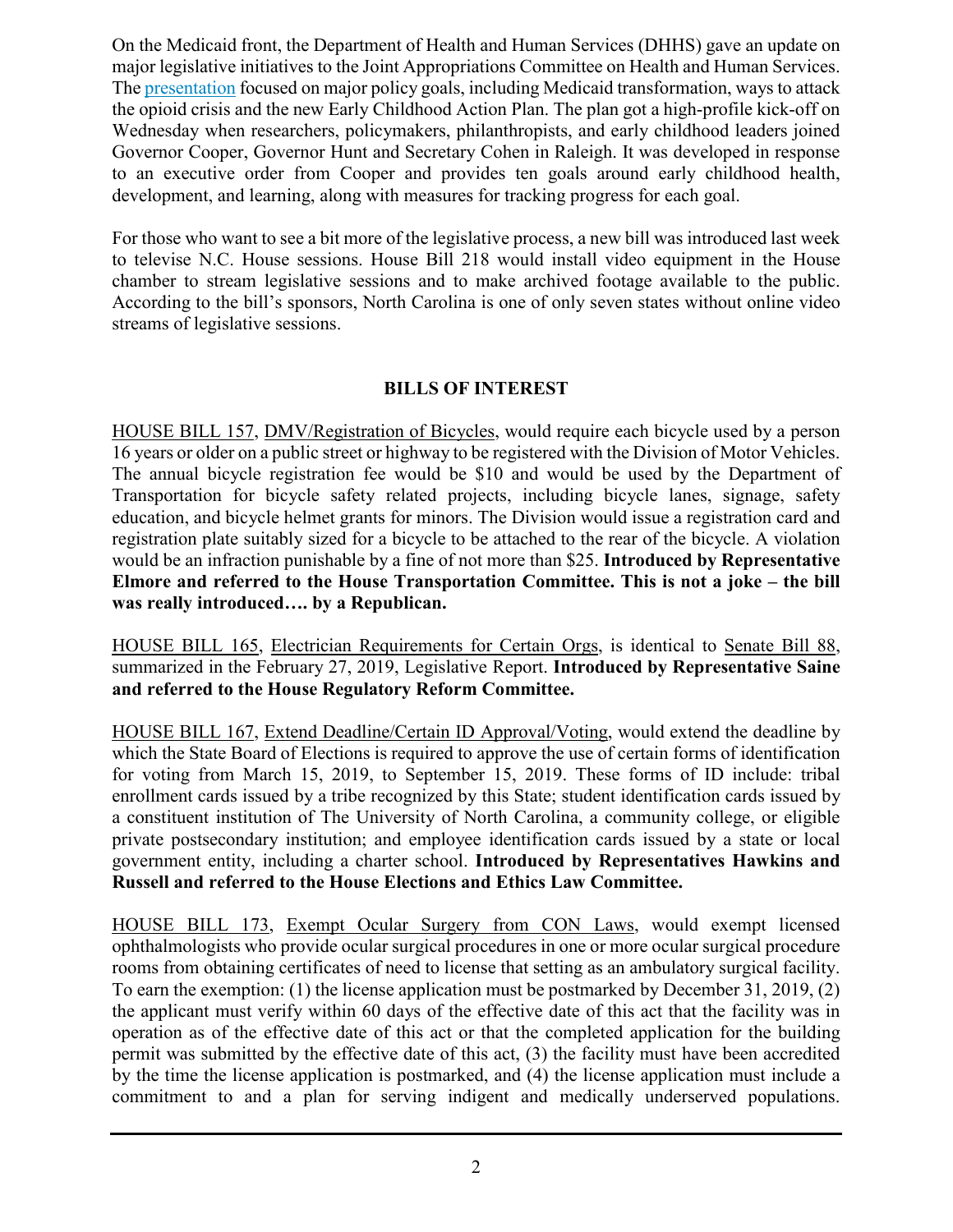Gastrointestinal endoscopy procedures in specified settings are also exempted from certificate of need. **Introduced by Representatives Speciale and Howard and referred to the House Health Committee.**

HOUSE BILL 180, State Benefits/Pension Revisions. – AB, would:

- authorize the State Treasurer to operate a flexible compensation plan for eligible individuals, including dental and vision health benefit offerings as specified;
- under the State Health Plan, change the definition of claims payment data to include the rate negotiated with or agreed to by the provider reflected in a Claims Data Feed;
- require the Claims Processor to disclose Claim Payment Data that reflects rates negotiated with or agreed to by a provider;
- eliminate the prohibition against the Plan using a provider's Claim Payment Data to negotiate rates, fee schedules, or other master charges with that provider or any other provider; and
- require the Plan to provide notice to the Claims Processor for each third party to whom the Plan seeks to disclose Claim Payment Data and for each use the third party will make of the data on the Plan's behalf.

#### **Introduced by Representatives Goodwin and McNeill and referred to the House Rules Committee. This bill was requested by Treasurer Folwell in his attempt to change reimbursement to providers under the State Health Plan.**

HOUSE BILL 184, Study State Health Plan Design, would create a 16-member Joint Legislative Study Committee on the Sustainability of the North Carolina State Health Plan that would report to the General Assembly by April 1, 2020. From January, 1, 2019 through December, 2021, the State Health Plan would be required to continue to use the Blue Cross Blue Shield of North Carolina Blue Options provider network and to reimburse providers in accordance with the established fee schedule. The use of any reference-based pricing model to reimburse providers is prohibited during this same period. **Introduced by Representatives Dobson, Howard, Brisson and Adcock and referred to the House Health Committee. This bill was filed at the request of the North Carolina Health Care Association to study how to create savings for the State Health Plan and stop any of the changes that Treasurer Folwell has attempted to implement to change provider rates to a referenced based model tied to Medicare. The North Carolina College of Emergency Physicians supports this legislation.**

HOUSE BILL 185, The SAVE Act, is the bill that would allow advanced practice nurses to practice without the supervision of a physician. The bill would:

- prohibit an advanced practice registered nurse (APRN) from practicing as such without a license;
- define APRN and establish six requirements for licensure;
- remove the requirement that nurses not prescribe a medical treatment regimen or make a medical diagnosis except under the supervision of a licensed physician;
- replace that requirement with a requirement to collaborate with other health care providers in determining the appropriate health care for a patient;
- establish that the practice of nursing by a certified registered anesthetist does not constitute practicing medicine or surgery and that a certified registered anesthetist administering anesthetic in collaboration with a licensed dentist does not constitute practicing dentistry;
- allow the Board of Nursing to grant prescribing, ordering, dispensing, and furnishing authority to holders of the advanced practice registered nurses license;
- establish fees for application for licensure, license renewal, and reinstatement of lapsed licenses for APRNs; and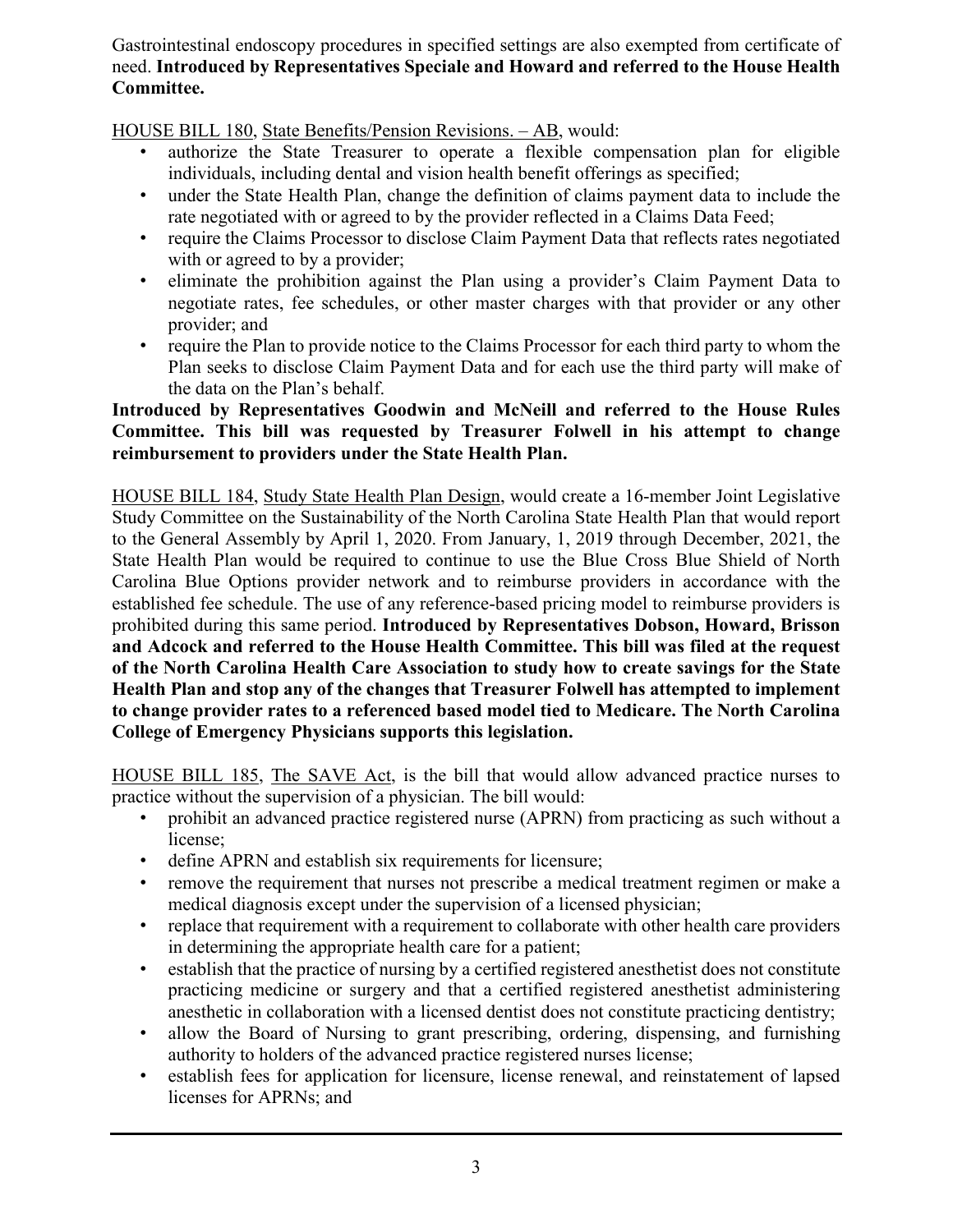• allow the Board to waive the requirements of the Act to provide health services to the public during states of emergency.

#### **Introduced by Representatives Dobson, Lambeth, Stevens and Adcock and referred to the House Health Committee. The North Carolina College of Emergency Physicians opposes this legislation.**

HOUSE BILL 196, Parental Consent for Sex Education, would change the format for parental consent for sex education. Previously, students participated unless parents chose to opt-out, but this change would require parents to formally opt-in for their children to participate. **Introduced by Representatives Speciale, Howard and Pittman and referred to the House Committee on Education, K-12.**

HOUSE BILL 216, School Self-Defense Act, would enact the School Self-Defense Act to:

- add an exception to the prohibition on weapons on campus or other educational property for a volunteer school faculty guardian, which would mean a person who (i) is a member of the faculty or staff of a school, (ii) is a full-time or part-time employee, and (iii) possesses a valid concealed handgun permit;
- provide that the exception for a volunteer school faculty guardian would apply only when the person is on the grounds of the school the person is employed by or assigned to and meets all of the following requirements:
	- o successfully completes 16 hours of active shooter training in the School Faculty Guardian program;
	- o submits to the chief administrator of the school on an annual basis written notice that the person continues to possess a valid concealed handgun permit;
	- o provides evidence satisfactory to the chief administrator of the school on an annual basis that the person has demonstrated proficiency with the type of handgun and handgun retention system used;
	- o when on school grounds, only possesses the handgun during the conduct of his or her duties;
	- o except when responding to an act of violence or an imminent threat of violence at the school, keeps the handgun concealed at all times while on the school grounds. For these purposes, the term "violence" means physical injury that a reasonable person would conclude could lead to permanent injury or death; and
	- o submits to annual drug testing;
- allow the governing body or entity of a school to opt out and prohibit a person from possessing a handgun on the grounds of the school(s) under its control;
- authorize the North Carolina Criminal Justice Education and Training Standards Commission (Commission) to establish and administer the School Faculty Guardian program to provide active shooter training to volunteer school faculty guardians; and
- provide \$500,000 to the Commission for costs incurred in establishing the School Faculty Guardian program.

#### **Introduced by Representatives Pittman and Speciale and referred to the House Rules Committee.**

HOUSE BILL 218, Broadcast NC House of Reps Sessions, would require the North Carolina House of Representatives to provide the general public with video access of its daily legislative sessions and the University of North Carolina Center for Public Television to broadcast daily sessions of the House of Representatives that are of particular public importance. The bill also would establish the House Select Committee on Televising Legislative Sessions to study the feasibility of creating a new channel for use by The University of North Carolina Center for Public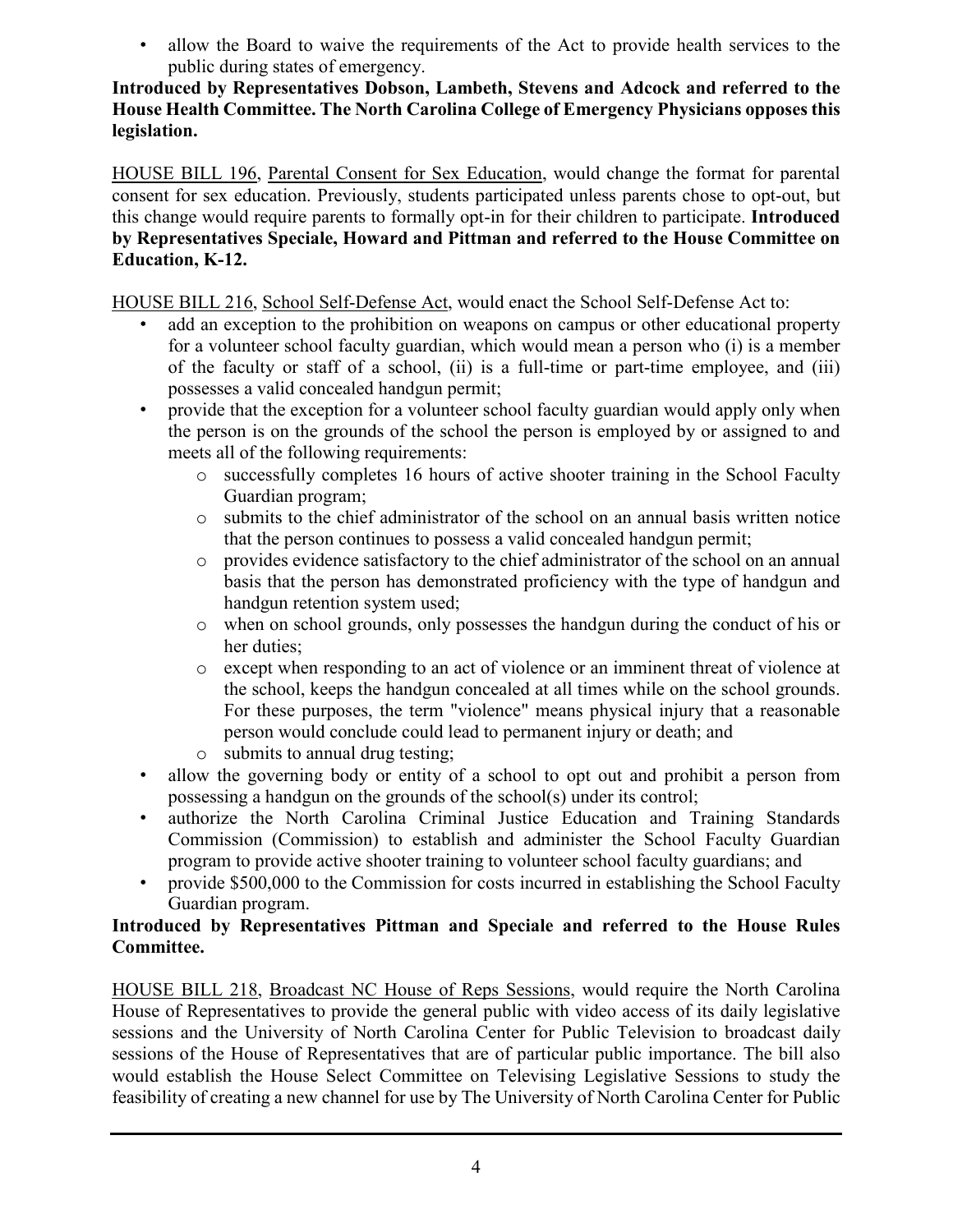Television to broadcast all legislative sessions of the House of Representatives and report its findings and recommendations to the 2019 General Assembly no later than April 15, 2020. **Introduced by Representatives D. Hall, Saine, and Jones and referred to the House Rules Committee.**

HOUSE BILL 220, Insurance Technical Changes. – AB, would:

- make various changes to the reporting and organizational requirements for insurance companies, especially captive insurance companies, operating in North Carolina at the recommendation of the Department of Insurance;
- remove the provision allowing a person enrolled in a preferred provider benefit plan to receive covered health care services from a provider who does not participate in the plan but require coverage for emergency care;
- allow, in the case of a change in contract that results in a provider no longer participating in an insurer's exclusive benefit plan, an insured receiving treatment by that provider for an ongoing special condition to elect to continue to be covered with respect to the treatment by the terminated provider during a transitional period;
- define ongoing special condition as a serious acute illness; a chronic illness that is lifethreatening, degenerative, or disabling; pregnancy from the start of the second trimester; or terminal illness for which an individual has a medical prognosis of a life expectancy of six months or less;
- establish transitional periods for scheduled surgery, organ transplantation, or inpatient care; for pregnancy; and for terminal illness;
- require each exclusive provider benefit plan to provide transition coverage to individuals who are newly covered under an exclusive provider benefit plan because the individual's employer has changed benefit plans and are undergoing treatment from a provider for an ongoing special condition;
- allow an insurer to condition coverage of continued treatment on six specified terms and conditions;
- clarify the requirements for Prepaid Health Plans (PHP);
- set the fees for PHP application at no more than \$2,000 and for annual continuation at no more than \$5,000;
- require the Insurance Commissioner to notify DHHS before examining a PHP and to provide DHHS with the results of the examination;
- require the Commissioner to provide DHHS with notice before applying for an order to rehabilitate or liquidate a PHP; and
- require that a copy of a notice that there are grounds to deny, suspend, or revoke a license for a PHP be given to DHHS.

#### **Introduced by Representatives Setzer, Bumgardner and Corbin and referred to the House Insurance Committee.**

HOUSE BILL 222, Insurance Technical Changes. – AB. This bill appears to be substantially the same as House Bill 220 summarized above. **Introduced by Representatives Setzer, Bumgardner and Corbin and referred to the House Insurance Committee.**

HOUSE BILL 225, Protect Governmental Accountability, is identical to Senate Bill 127, summarized below in this Legislative Report. **Introduced by Representatives D. Hall, Davis, and Stevens and referred to the House State and Local Government Committee.**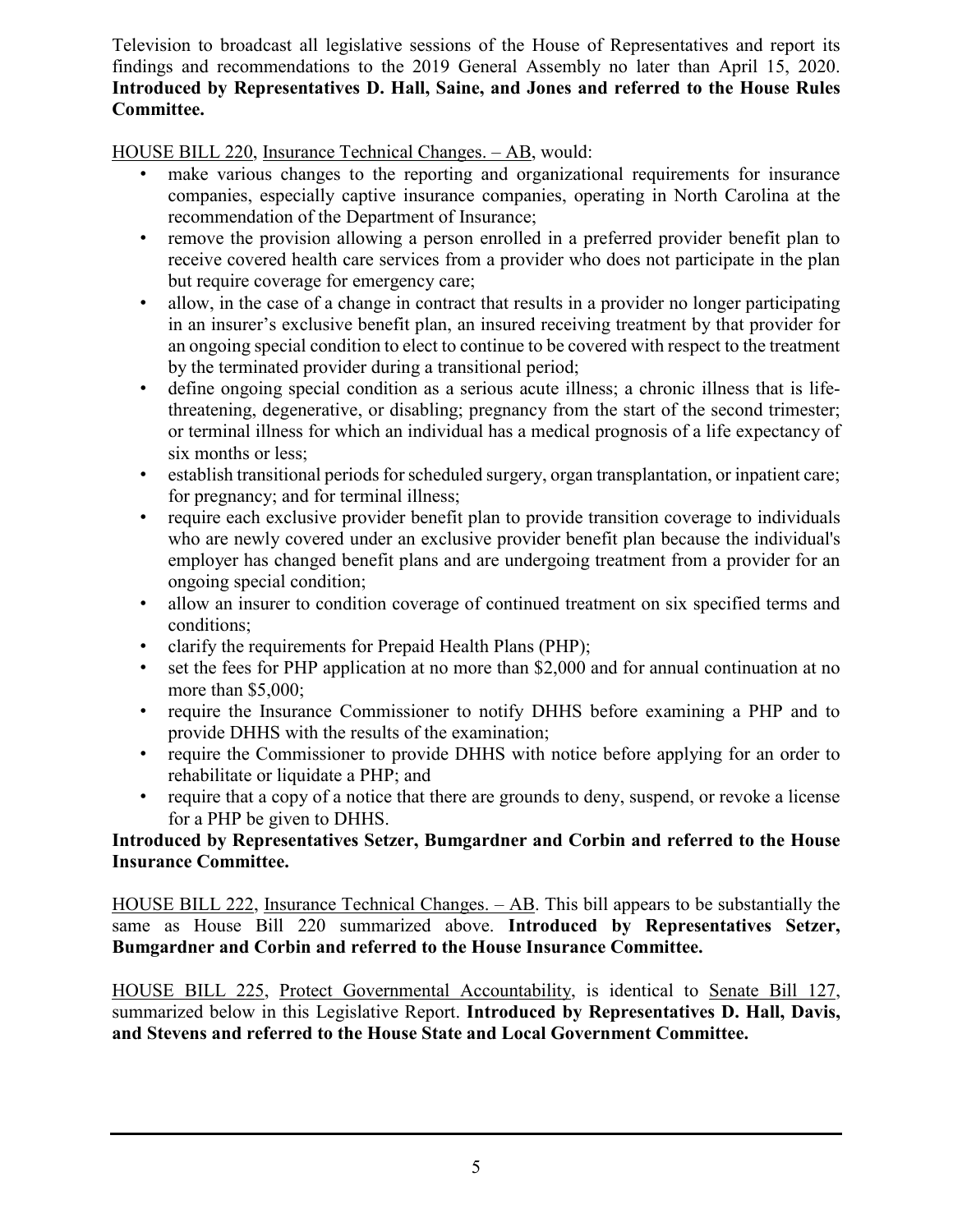HOUSE BILL 228, Modernize Laws Pertaining to NC Medical Board. – AB, would:

- expand the definition of license issued by the NC Medical Board to include anesthesiologist assistant;
- make changes throughout to clarify requirements and procedures apply to licensees, not only physicians;
- change the qualifications that must be met by physicians, physician assistants, or nurse practitioners on the Board to require that the applicant indicate they are willing to take appropriate disciplinary action against peers for violations of the standards of medical care (was, standard of care or practice of medicine);
- delete the current Board meeting requirements and instead requires the Board to meet at least once quarterly within the State and allows any other necessary meetings;
- expand the Board's power to identify licensees who fail to meet acceptable standards of care;
- require that licensees report to the Board any graduate medical or osteopathic education;
- clarify that the required reporting and publication of medical judgments, awards, payments, and settlements apply to all licensees;
- require every licensee to report in writing to the Board within 30 days any incidents that the licensee reasonably believes to have occurred that involve sexual misconduct or fraudulent prescribing, drug diversion, misuse, or theft of any controlled substances;
- establish that failure to report these incidents constitutes unprofessional conduct and is grounds for discipline;
- provide immunity from civil liability for reports made in good faith and without fraud or malice and establish that those made in bad faith, fraudulently, or maliciously are unprofessional conduct and are grounds for discipline;
- clarify that by submitting a license application, the applicant submits to the Board's jurisdiction;
- change and clarify other requirements for various licensure types and related fines;
- add registration fees and related fines for physician assistants and anesthesiologist assistants;
- increase the fine for physicians who fail to register;
- allow the issuance of corporate certificates and establish fees that are to be paid by professional corporations practicing medicine;
- make changes to the Board's disciplinary authority, including
	- o allowing the Board to require an applicant or licensee to submit to a mental or physical exam and expanding upon who may conduct that exam;
	- o deleting the provision prohibiting license revocation or denial or discipline solely because a person's practice of a therapy departs from acceptable and prevailing medical practice;
	- o expanding action due to lack of professional competence to practice to include consideration of repeated acts of an applicant's or licensee's failure to properly treat a patient;
	- o establishing that a felony conviction under GS Chapter 14, Article 7B (rape and other sexual assaults), results in the automatic permanent denial or revocation of a license; and
	- o providing that if emergency action is required, the Board may require a licensee to take action that would adversely impact his/her medical practice or license without first giving notice.
- amend the conditions under which physician assistants and nurse practitioners are authorized to write prescriptions for drugs by removing the condition that the Board has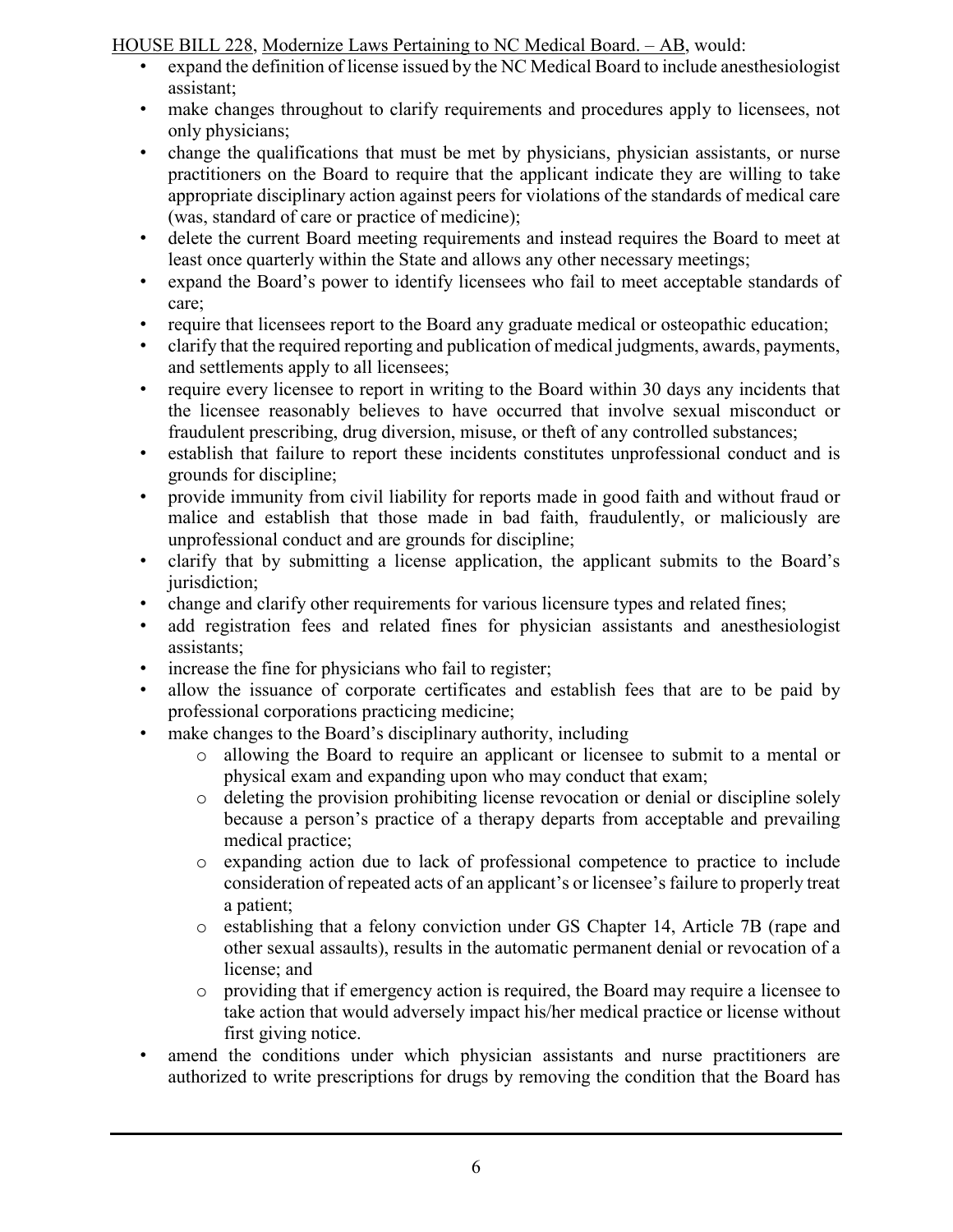assigned an identification number to the assistant which is shown on the written prescription;

- amend the conditions under which physician assistants are authorized to order medications, tests, and treatments to no longer require that the facility's written policy on such actions have been approved by the medical staff after consultation with the nursing administrator;
- allow nurse practitioners and physician assistants to conduct medical exams when a statute or state agency rule requires that such an exam be conducted by a physician;
- allow a professional corporation to be formed by and between or among any combination of a physician assistant, an anesthesiology assistant, or a certified nurse anesthetist to render anesthesia and related services that the respective stockholders are approved to provide;
- make it a Class C felony if a person who undertakes medical treatment of a patient either: (1) represents to the patient that sexual contact between the person and the patient is necessary or will be beneficial to the patient's health and induces the patient to engage in sexual contact with the person by means of the representation, (2) represents to the patient that sexual penetration between the person and the patient is necessary or will be beneficial to the patient's health and who induces the patient to engage in sexual penetration with the person by means of the representation, (3) engages in sexual contact with the patient while the patient is incapacitated, or (4) engages in sexual penetration with the patient while the patient is incapacitated; and
- add that in the absence of a treating physician, physician assistant, or nurse practitioner in charge of the patient's care at the time of death, chief medical officer of the hospital or facility in which the death occurred, or a physician performing an autopsy, the death certificate may be completed by any other physician, physician assistant, or nurse practitioner who undertakes reasonable efforts to ascertain the events surrounding the patient's death.

#### **Introduced by Representative Murphy and referred to the House Health Committee.**

HOUSE BILL 238, Reinstate Earned Income Tax Credit, would reenact the earned income tax credit until January 1, 2023. The bill would allow for a 5% earned income tax credit per taxable year (previously, allowed for a 4.5% credit for the 2013 taxable year and 5% for all other taxable years), and make the credit subject to Section 3507 of the Internal Revenue Code, Advance Payment of Earned Income Credit. **Introduced by Representatives Harris, Alexander, Jackson, and K. Smith and referred to the House Rules Committee.**

HOUSE BILL 241, Education Bond Act of 2019, would provide, subject to a vote of the qualified voters of the State provide at an election held in November 2020, for the issuance of \$1.9 billion general obligation bonds of the State for the purpose of providing funds, with any other available funds, (i) for public school facilities through grants to counties for public school capital outlay projects and repairs and renovations, in the amount of \$1.5 billion, (ii) for community college facilities for community college capital outlay projects and repairs and renovations, in the amount of \$200 million, and (iii) for The University of North Carolina facilities for capital outlay projects for constituent institutions and repairs and renovations at such institutions, in the amount of \$200 million. **Introduced by Representatives Moore, Johnson, Elmore, and Horn and referred to House Education K-12 Committee.**

HOUSE BILL 250, Department of Health & Human Svcs. Revisions.-AB, would:

add electronic communications or internet service providers to those entities who must provide the Department of Health and Human Services (DHHS) with specified information when it is needed to locate a parent for the purpose of child support;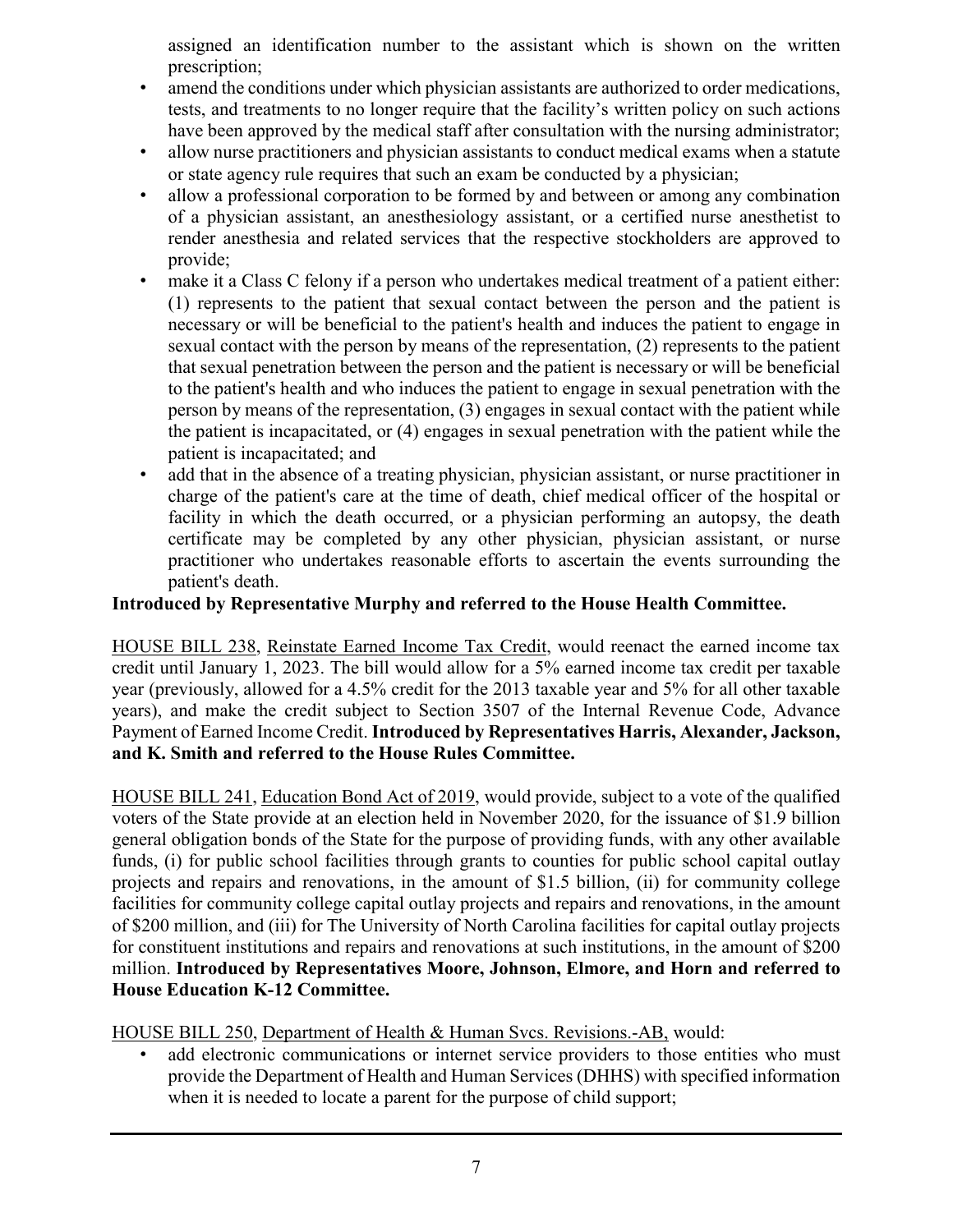- require a child care institution, as defined by Title IV-E of the Social Security Act, to condition offers of employment on consent to a criminal history record check;
- require a child-care institution, as defined by Title IV-E of the Social Security Act, to condition an offer of employment to fill a position that does not require an occupational license on a check of the North Carolina Sex Offender Registry and consent to check the North Carolina Responsible Individuals List;
- give DHHS the power to grant, deny, suspend, or revoke a license or provisional license in accordance with Article 1A (Control over Child Placing and Child Care);
- change the Vocational Rehabilitation Council to the Vocational State Rehabilitation Council and provide that it is in support of the Division of Vocational Rehabilitation Services;
- add that an application must not have a substantiated finding of neglect, abuse, misappropriation of property, diversion of drugs, or fraud listed on the Health Care personnel Registry as a condition that must be met for certification as an assisted living administrator;
- change the definitions in the Mental Health, Developmental Disabilities, and Substance Abuse Act of 1985 and the criteria that must be met to be defined as having a developmental disability;
- provide that a state facility is not required to disclose its security recordings to a client or to the client's next of kin or legally responsible person unless disclosure is required under federal law or compelled by a court;
- remove the ability of the Council of Community Programs to appoint members to the State Consumer and family Advisory Committee.

#### **Introduced by Representatives Dobson, Lambeth, Potts and Black and referred to the House Health Committee.**

SENATE BILL 127, Protect Governmental Accountability, would clarify the obligation of State agencies to refrain from interference with State employees' duty to report violations of state or federal law, fraud, misappropriation of State resources, and other governmental improprieties. **Introduced by Senators Brown, Daniel, and Hise and referred to the Senate Rules Committee.**

SENATE BILL 130, State Employees/Paid Parental Leave, would direct the State Human Resources Commission, in cooperation with the State Board of Community Colleges and the State Board of Education, to adopt rules and policies to allow any employee at a State agency to share leave voluntarily with another employee of a State agency, community college, or public school for the purpose of providing paid parental leave. No more than six weeks of parental leave could be accrued through the donations. "Parental leave" would mean leave for the birth of a biological child or the placement of an adoptive child in the requesting employee's home. An employee would have to be in a full-time, permanent position in order to receive paid parental leave under this section, have been continuously employed with the State for at least 12 months immediately preceding the request for paid parental leave, and certify, in good faith, an intent to return to State employment for at least one year following the paid leave period. **Introduced by Senators Britt, Krawiec, and Chaudhuri and referred to the Senate Rules Committee.**

SENATE BILL 137, Economic Security Act, would advance economic security in North Carolina by: (1) increasing the State minimum wage in phases to \$15 per hour over five years; (2) mandating equal pay for equal work; (3) requiring paid sick leave and family medical leave; (4) increasing the tipped minimum wage; (5) ending wage theft; (6) requiring the fair assessment of persons with criminal histories by "banning the box"; (7) repealing public employee collective bargaining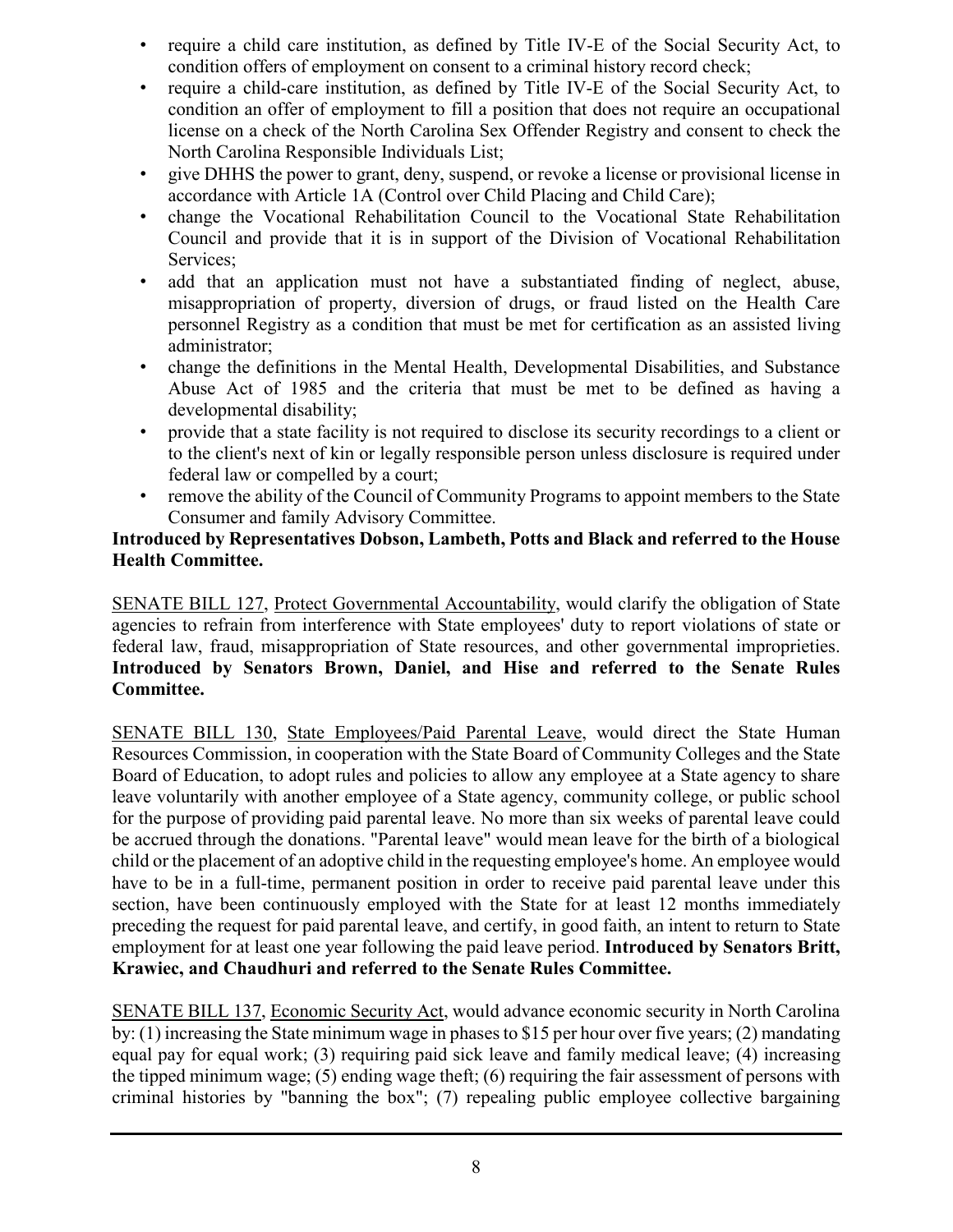restrictions; and (8) reenacting the earned income tax credit and tax credits for child care and certain employment-related expenses. **Introduced by Senators Smith, Foushee, and Van Duyn and referred to the Senate Rules Committee.**

SENATE BILL 143, The SAVE Act, is identical to House Bill 185, summarized above in this Legislative Report. **Introduced by Senators Hise and J. Davis and referred to the Senate Rules Committee.**

SENATE BILL 144, Gross Premium Tax/PHPS, is identical to House Bill 114, summarized in the February 27, 2019, Legislative Report. **Introduced by Senator Hise and referred to the Senate Rules Committee.**

SENATE BILL 148, Public Records/Release of LEO Recordings, would change current law, concerning allowing a custodial law enforcement agency to disclose or release a law enforcement recording in its sole discretion to a district attorney for any of the three existing purposes identified, by adding to the existing purposes: suspect identification or apprehension and noncriminal investigative purposes such as community-oriented publicity or goodwill. **Introduced by Senator D. Davis and re-referred to Senate Judiciary Committee.**

SENATE BILL 149, Allow Hyperbaric Oxygen Therapy for TBI/PTSD, is identical to House Bill 50, summarized in the February 20, 2019, Legislative Report. **Introduced by Senators D. Davis and Perry and referred to the Senate Rules Committee.**

SENATE BILL 154, Authorize Sports Wagering on Tribal Lands, would allow the placing of wagers on the outcome of professional and collegiate sports contests on tribal lands in accordance with the Federal Indian Gaming Regulatory Act. **Introduced by Senator J. Davis and referred to the Senate Rules Committee.**

SENATE BILL 161, Enact the North Carolina Caregivers Act, would require hospitals to give each patient or, if applicable, the patient's legal guardian at least one opportunity to designate a caregiver as soon as possible following the patient's admission and before the patient is discharged or transferred. If a caregiver is designated, the hospital would be required to request written consent to release medical information to the designated caregiver and, if consent is not given, then the hospital is not required to provide to the caregiver the discharge or transfer notice or the discharge plan instructions. A hospital would be required to consult with the patient and designated caregiver on the caregiver's capabilities and limitations and issue a discharge plan that describes a patient's aftercare needs at the patient's residence. **Introduced by Senators Krawiec, Bishop, and Hise and referred to the Senate Rules Committee.**

SENATE BILL 163, Require Parental Notification for DNR Orders, would prohibit a physician from issuing an order to withhold life-prolonging measures when the patient is an unemancipated minor unless the physician has (1) informed at least one of the patient's parents or legal guardians of the intent to do so and (2) made a reasonable attempt to inform the patient's other parent if the parent's contact information is discernible and if that parent has custodial or visitation rights. A parent or guardian could block the issuance of a DNR order, but a procedure would be established for petitioning the district court when the parents or guardians are unable to agree on the issuance of a DNR order. **Introduced by Senators Krawiec, Daniel and Hise and referred to the Senate Rules Committee.**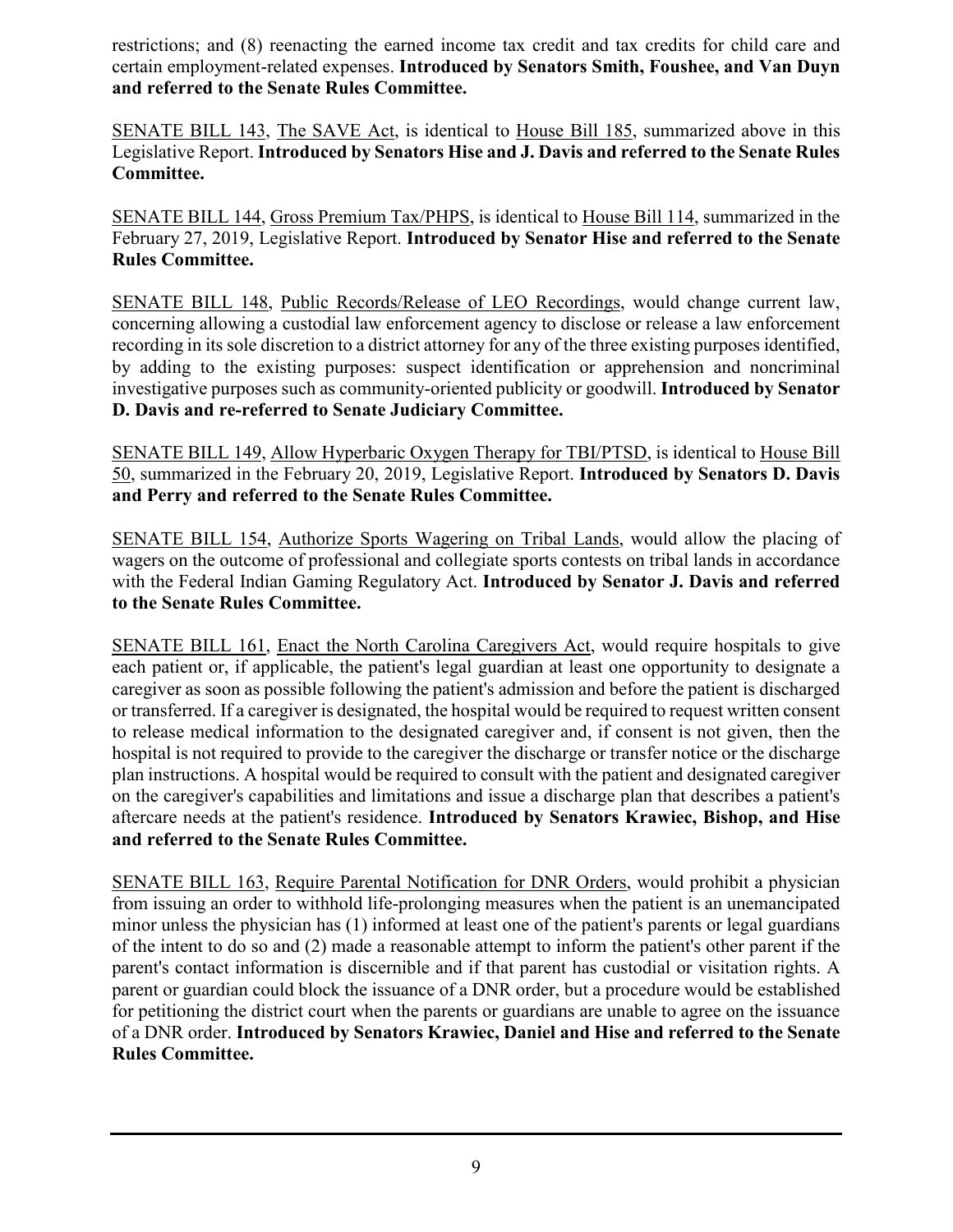SENATE BILL 167, Healthy Mother, Healthy Child, would:

- prohibit a correctional institution from using restraints on a prisoner known to be pregnant, including during labor, transport to a medical facility, delivery, postpartum recovery, and postpartum period unless the corrections official determines that the prisoner or detainee presents an extraordinary circumstance;
- define an extraordinary circumstance as when restraints are necessary to prevent the woman from injuring herself or others and cannot reasonably be restrained by other means;
- prohibit using leg or waist restraints on any prisoner or detainee who is in labor or delivery under any circumstances;
- specify that, if the health professional treating the prisoner or detainee requests that restraints not be used, the corrections officer accompanying the prisoner or detainee must immediately remove all restraints; and
- appropriate \$250,000 for 2019-20 and 2020-21 from the General Fund to the Department of Public Safety to be allocated to policy implementation, education, and training of the procedures outlined in the act.

#### **Introduced by Senators Smith and Foushee and referred the Senate Rules Committee.**

### SENATE BILL 168, Expand Allowable Medical Uses of CBD Oil, would:

- allow the use of hemp extract as an alternative treatment for autism, multiple sclerosis, Crohn's disease, and Mitochondrial disease in addition to intractable epilepsy;
- expand the definition of caregiver to include a nurse employed by a licensed home health agency and any other caregiver of a patient who meets specified criteria;
- expand the items that must be included in the neurologist's statement that the caregiver must possess to include a statement that the patient's condition has not responded to three or more treatment options overseen by the neurologist or by a physician with whom the neurologist has consulted about the patient's condition;
- allow the patient to be examined and under the care of the neurologist or a physician who has consulted with the neurologist; and
- amend the information that must be contained in the database registry to require the name, address, and hospital affiliation of any physician with whom the neurologist consults about the patient's condition in making the recommendation for hemp extract treatment.

#### **Introduced by Senators McKissick and Hise and referred to the Senate Rules Committee.**

SENATE BILL 169, Limit Session Length, would limit the number of days the General Assembly may meet in regular session as follows: (1) in odd-numbered years, no more than 135 calendar days, except that this period could be extended by joint resolution once per regular session for not more than 10 calendar days; and (2) in even-numbered years, no more than 60 calendar days, except that this period could be extended by joint resolution once per regular session for not more than 10 calendar days. Any reconvened session called under Section 5 of Article III of the North Carolina Constitution would be excluded from the calculations of this section. No valid action, other than ratification of bills and adoption of a joint resolution of adjournment, could be taken by the General Assembly after the time limits above have expired. **Introduced by Senators Chaudhuri, Tillman, and Marcus and referred to the Senate Rules Committee.**